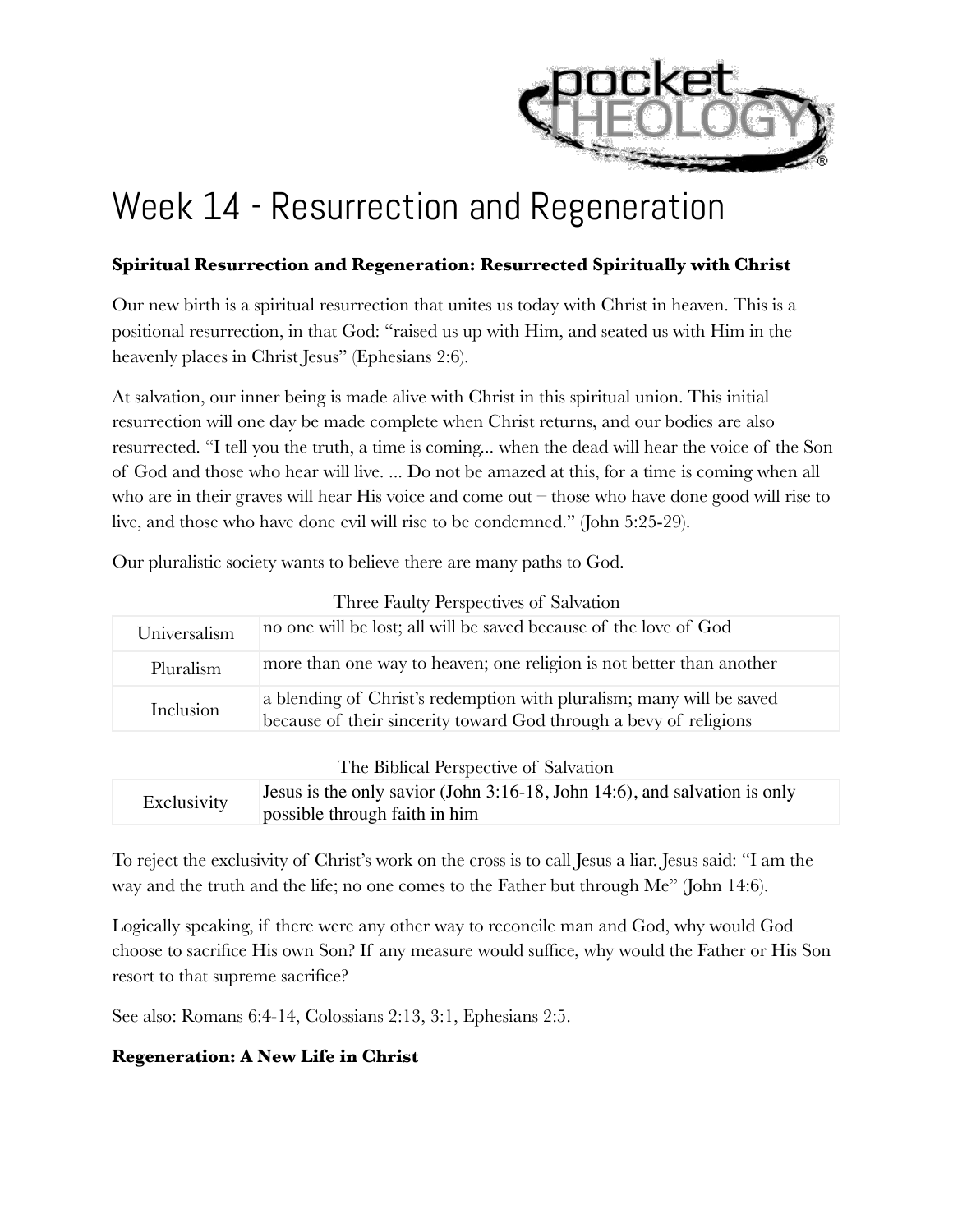Therefore if any man is in Christ, he is a new creature; the old things have passed away; behold, new things have come. (2 Corinthians 5: 17)

In salvation, or justification by faith, the Holy Spirit brings new life into the believing heart. The experience of salvation varies. For some, it is deeply emotional, a deeply felt sense of new freedom. For others, it feels just like a practical decision. Whether attended by tears of joy or not, conversion is called by Jesus the "new birth" or "born again." Technically, this is also called regeneration.

## **Nick at Night Teacher**

Jesus told a visiting Rabbi, "Truly, truly, I say to you, unless one is born again he cannot see the kingdom of God." Nicodemus said to Him, "How can a man be born when he is old? He cannot enter a second time into his mother's womb and be born, can he?" Jesus answered, "Truly, truly, I say to you, unless one is born of water and the Spirit he cannot enter into the kingdom of God." John 3:3-5

Thus, to be a Christian is to be "born again." When asked, "Are you a born-again Christian?" a reasonable response could be, "Is there any other kind?" In the new birth, our spirit is made alive, we move from death to life, and we begin a new life of fellowship with God through the Holy Spirit.

John Wesley, the founder of Methodism and a mighty preacher of the gospel, championed the "born again" message and experience. In his message entitled "The Great Privilege of those that are Born of God," Wesley described the new birth as, "A vast inward change, a change wrought in the soul, by the operation of the Holy Ghost; a change in the whole manner of our existence; for, from the moment we are born of God, we live in quite another manner than we did before; we are as it were, in another world."

Scripture distinguishes between the body, soul and spirit in many places: (Romans 7:22; 2 Corinthians 4:16; 1 Thessalonians 5:23; Hebrews 4:12.) The language of the New Testament, Greek, also uses different words for body and flesh. The body is the physical outer man. The flesh refers to the sinful nature or impulses. This careful word choice makes it clear that the New Testament authors rejected the notions of the Greeks (such as Plato) who called the body evil and the spirit good. Understanding this distinction guards us against the monastic and ascetic errors (see Colossians 2:20-23). Obviously, it is neither the Body nor the "flesh" that gets born again, but the spirit within.

The first warning of death in the Bible was when God told Adam, "If you eat the fruit of the forbidden tree you shall die" (Genesis 2: 17). From the day of Adam to today, we are born into spiritual death and desperately need the new birth that only comes through the saving power of Jesus in one's life.